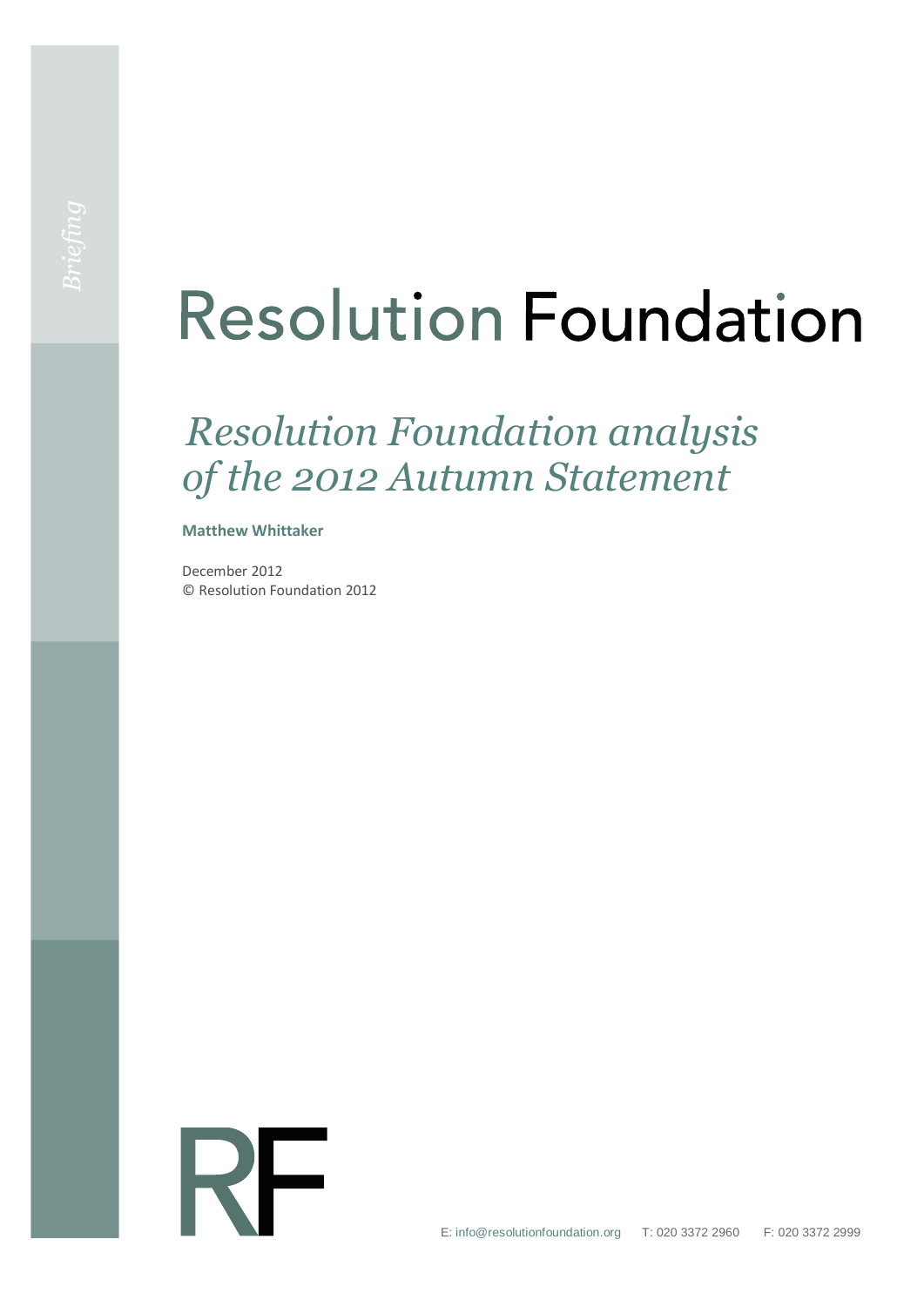## **Resolution Foundation analysis of the 2012 Autumn Statement**

In our initial response to the Autumn Statement, we focused on the government's historic decision to break the link between working-age benefits and prices and instead up-rate most working-age benefits and tax credits by just 1 per cent a year for three years from 2013. <sup>1</sup> The Chancellor argued that such a move was fair because it matched planned increases in public sector pay in the coming years, the implication being that the out of work should not be securing more generous increases than those in work. We pointed out that, far from hitting only the out of work, 60 per cent of the value of the £3.7 billion cut would fall on *in-work* households.<sup>2</sup>

In this note we look in more detail at the distributional impact of this welfare cut, in combination with the decision to increase the personal tax allowance by a further £235 in April 2013 and the announcement that the higher rate threshold would increase by 1 per cent a year from April 2014. Having considered this new 'fiscal squeeze', we then consider what the OBR's updated projections for earnings and inflation mean for the 'wage squeeze' that has been putting pressure on the budgets of many low to middle income households for the best part of a decade. Finally, we consider the longer-term consequences of these two effects for a series of stylised families.

### **1 The fiscal squeeze**

In Figure 1, we compare the effects of the Autumn Statement's new announcements on income tax and welfare.<sup>3</sup> Looking first at benefit up-rating, it is clear that the move is straightforwardly regressive, with households in the bottom decile facing a 1.2 per cent reduction in their post-tax income in 2015-16 as a result. The impact remains significant across the bottom half of the distribution, but is broadly neutral for the top 30 per cent of households.

The personal tax allowance increase will benefit all basic rate taxpayers and a significant number of higher rate taxpayers. Meanwhile the below-inflation up-rating of the higher rate income tax threshold (for the 40p rate of tax) counterbalances these gains for people on higher incomes – particularly for those earning more than £100,000, the point at which the personal tax allowance is withdrawn.

<sup>&</sup>lt;u>.</u> <sup>1</sup> Available a[t http://www.resolutionfoundation.org/us/downloads/autumn-statement-hits-strivers-wage](http://www.resolutionfoundation.org/us/downloads/autumn-statement-hits-strivers-wage-squeeze-prolon/AUTUMN_STATEMENT_HITS_STRIVERS_AS_WAGE_SQUEEZE_IS_PROLONGED.pdf)[squeeze-prolon/AUTUMN\\_STATEMENT\\_HITS\\_STRIVERS\\_AS\\_WAGE\\_SQUEEZE\\_IS\\_PROLONGED.pdf](http://www.resolutionfoundation.org/us/downloads/autumn-statement-hits-strivers-wage-squeeze-prolon/AUTUMN_STATEMENT_HITS_STRIVERS_AS_WAGE_SQUEEZE_IS_PROLONGED.pdf)

 $2$  In terms of numbers of people, more than two-thirds (68 per cent) of working-age households in receipt of one of the benefits covered by this week's announcement are in-work. Analysis of the DWP's *Family Resources Survey* shows that there are around 11.5 million working-age households receiving one or more of the benefits and tax credits covered by the new up-rating. Of these, around 7.9 million are in-work and just 3.7 million have no one in work.

<sup>&</sup>lt;sup>3</sup> We do not consider the impact of other announcements (such as those around pension tax relief or fuel duty for instance).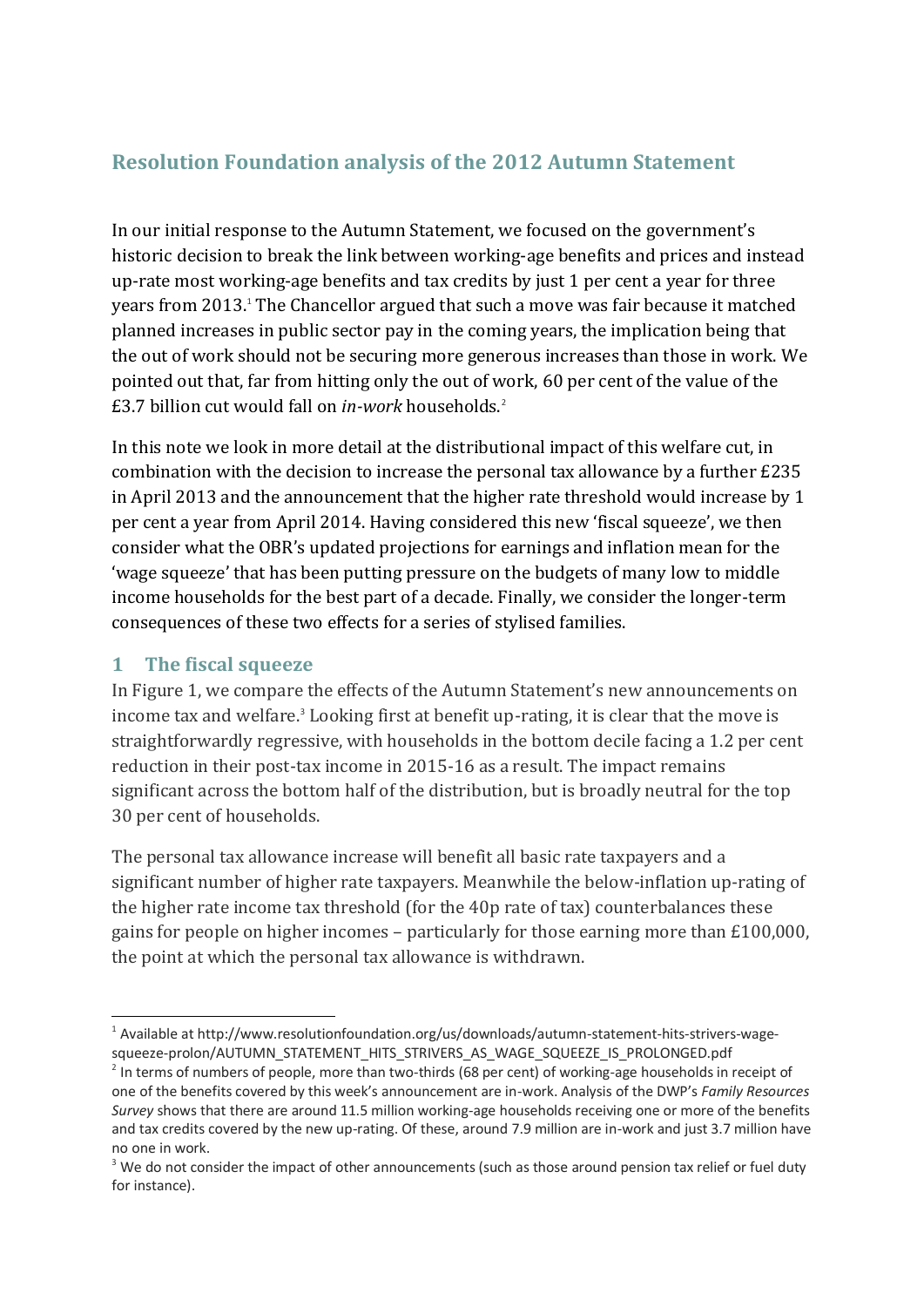

Notes: 'Welfare effect' covers 1 per cent up-rating of most working-age benefits for three years from April 2013. 'Income tax effect' covers the additional increase in personal tax allowance in April 2013 and 1 per cent up-rating of higher rate threshold from April 2014. Income deciles are based on equivalised household income. Source: Resolution Foundation analysis using IPPR tax benefit model

Taken together however, the welfare cut clearly dominates the income tax giveaway, resulting in overall losses across most of the income distribution. Households lose out on average across the bottom 60 per cent and within the top 10 per cent of the population.

Figure 2 provides more detail, adding the average cash gains and losses in each decile. It shows that households in the poorest ten per cent of the population are set to lose around £150 a year (in 2012-13 prices) in 2015-16 compared with a scenario in which these changes had not been made.

Families with children will be hit particularly hard, reflecting the inclusion of Child Tax Credit and Child Benefit in the decision.

Figure 3 details the average effects on different family types across the entirety of the earnings distribution. It shows that single parents stand to lose an average of nearly £330 (in 2012-13

**Figure 1: Impact in 2015-16 of income tax and welfare**  prices), or 1.5 per cent of post-tax income in 2015-16.

> In contrast, couples without children – many of whom are in the top half of the income distribution and who can potentially benefit twice from the personal tax allowance – are set to make a very modest gain.

**Figure 2: Cash and proportional impacts in 2015-16 of income tax and welfare decisions announced in AS 2012**



include changes to pension tax relief or any impact of cancellation of fuel-duty and Council Tax freezes. Cash figures are in 2012-13 prices.

Source: Resolution Foundation analysis using IPPR tax benefit model

#### **Figure 3: Cash and proportional impacts in 2015-16 of income tax and welfare decisions announced in AS 2012 by family type**

*Combined impact of personal allowance increase and 1% uprating of benefits and higher rate threshold in 2015-16*



Notes: Covers 1 per cent up-rating of most working-age benefits for three years from April 2013, the additional increase in personal tax allowance in April 2013 and 1 per cent uprating of higher rate threshold from April 2014. Does not include changes to pension tax relief or any impact of cancellation of fuel-duty and Council Tax freezes. Pensioner households are excluded from this analysis. Cash figures are in 2012-13 prices.

Source: Resolution Foundation analysis using IPPR tax benefit model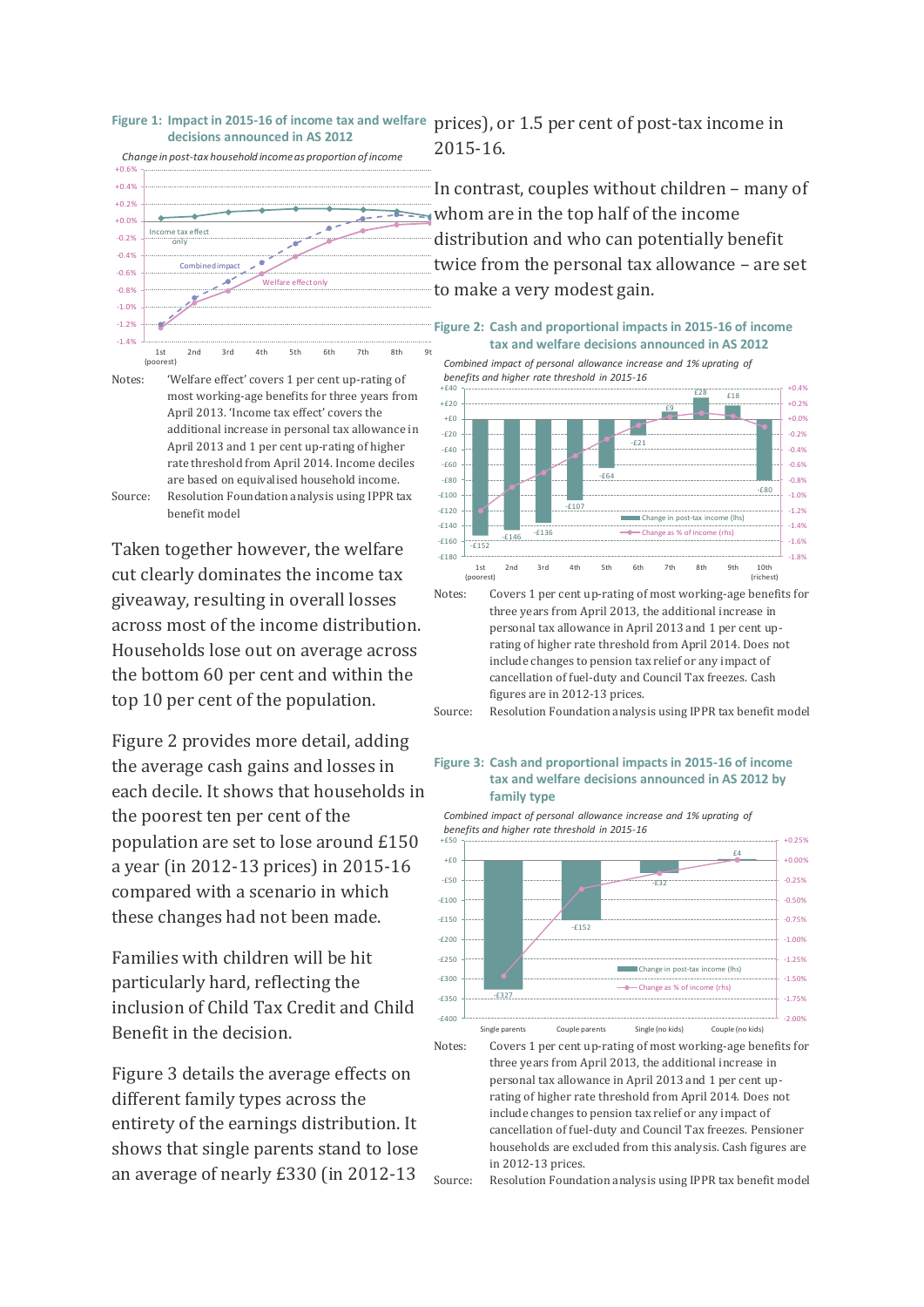With the link between benefits and prices now broken, there is an open question as to what up-rating principle will hold post 2015-16. Finally in this section, therefore, Figure 4 looks at alternative approaches the government could have taken to up-rating workingage benefits and tax credits.

We assume a baseline in which the personal tax allowance and higher rate threshold changes announced in the Autumn Statement go ahead but working-age benefits continue to be increased in line with prices. We then compare other scenarios to this baseline, showing the distribution of gains and losses.

#### **Figure 4: Proportional impacts in 2015-16 of alternative workingage benefit up-rating options**



earnings link' assumed benefits are up-rated in line with the OBR's projection for average earnings. 'One year freeze, then CPI' holds the value of all relevant working-age benefits constant in 2013 then reverts to the default CPI up-rating. Source: Resolution Foundation analysis using IPPR tax benefit model

We see that the choice the government made – a three year up-rating of 1 per cent – results in the biggest losses to households (and therefore generates the greatest savings to government). It leads to losses roughly twice as large as would have occurred under a one year freeze (assuming a subsequent return to CPI up-rating). It hits households on lower incomes particularly hard.

In contrast, linking working-age benefits to earnings (across the whole economy rather than the public sector figure quoted by the Chancellor), would boost incomes across the distribution, with those in the bottom half benefitting by somewhere between 0.3 per cent and 0.5 per cent of their post-tax income in 2015-16. There would however, be a clear fiscal cost.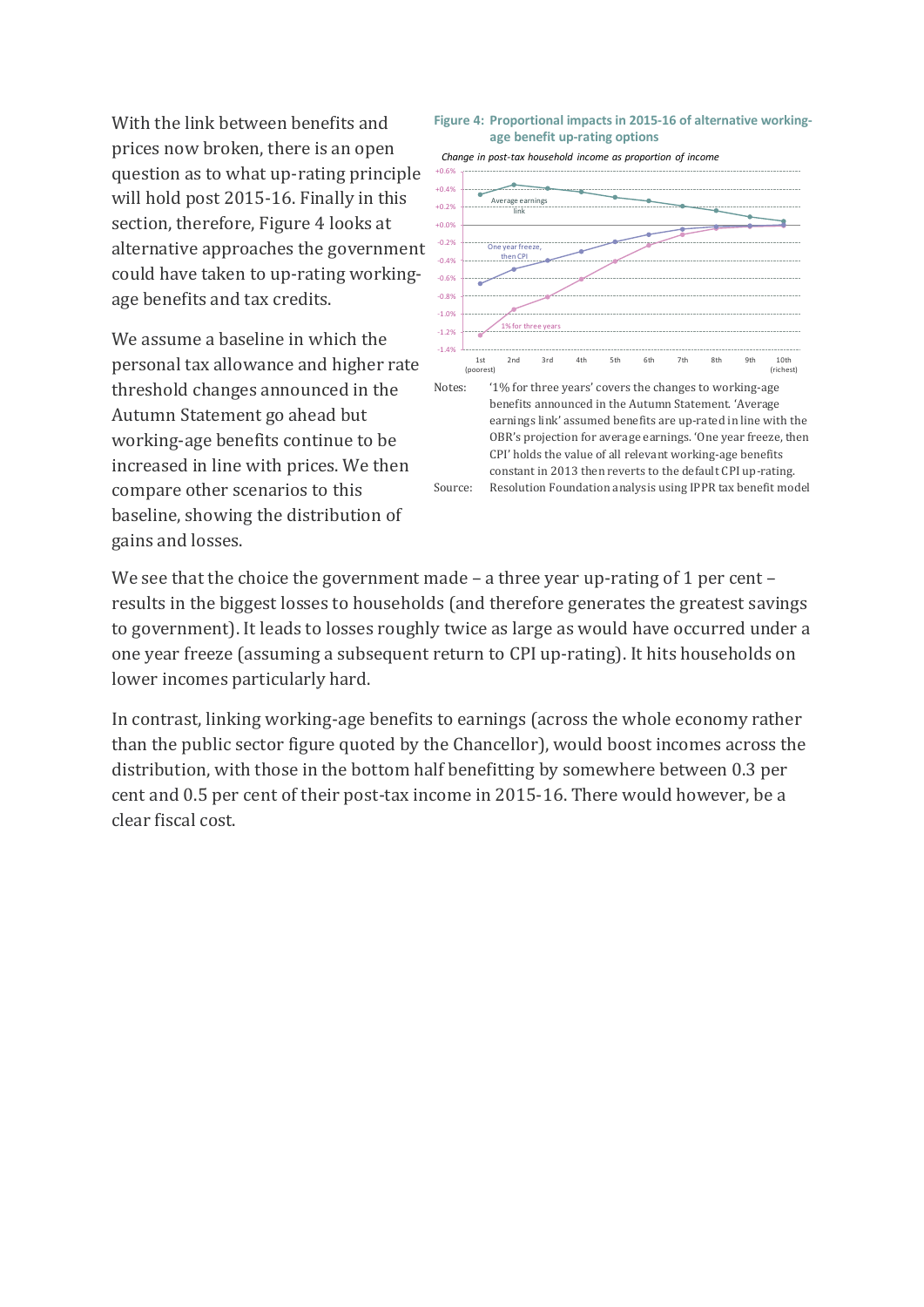#### **2 The wage squeeze**

on top of a worsening 'wage squeeze'. Even before the economic downturn, earnings across much of the population were flatlining; since the start of the recession in 2008, large swaths of the workforce have been faced with real-terms wage cuts. The latest OBR projections for earnings and RPI  $_{\text{f10k}}$ inflation show how these real-terms wage trends will develop at various points in the earnings distributions in the coming years.

Figure 5 details the median annual wage among full-time workers in the period from 1999. Having grown relatively strongly in the earlier period, median earnings appeared to stagnate from around 2003. Wages are now expected to fall from their 2009 peak of £29,000 to a low of £26,200 in 2013. And recovery is set to be very slow: on central projections, median earnings are now forecast to have barely grown by 2017, when they will still be no higher than at the turn of the millennium.

Figure 6 shows this trend alongside figures for the 25th and 90th percentiles of the distribution. It highlights the gap between the middle and the top, but also makes clear the extent to which the wage squeeze has reached up the distribution: projected 90th percentile wages of £53,400 in 2017 would be no higher than in 2002.

Figure 7 presents these wage trends as indices. Despite the relatively poor wage performance of the 90th percentile described above, a clear gap developed between low and middle wages and those at the top over the course of the 2000s. While all parts of the distribution were similarly affected during the downturn, a return to previous trends would result in a further widening of the gap.

This new stage in the 'fiscal squeeze' comes **Figure 5: Median annual salary among full-time workers** *Full-time employees 2012 prices*



Source: RF analysis of ONS, ASHE, ONS, Quarterly National Accounts, ONS, Labour Force Survey & OBR, Fiscal and economic outlook





Source: RF analysis of ONS, ASHE, ONS, Quarterly National Accounts, ONS, Labour Force Survey & OBR, Fiscal and economic outlook



**Figure 7: Salary indices by position in the earnings distribution** *Full-time employees 1999=100*

Source: RF analysis of ONS, ASHE, ONS, Quarterly National Accounts, ONS, Labour Force Survey & OBR, Fiscal and economic outlook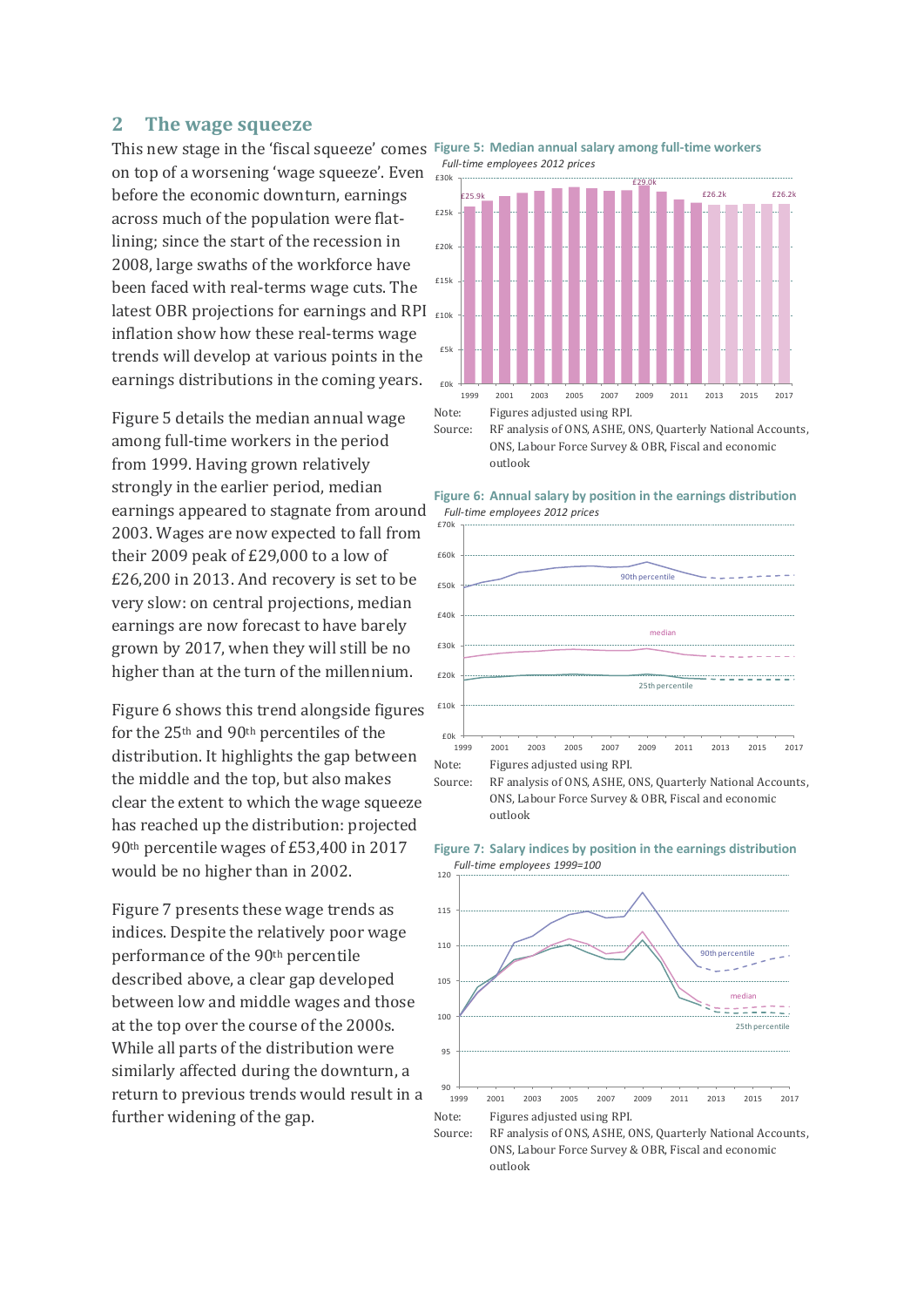#### **3 The overall squeeze: case studies**

Taking these fiscal and wage squeezes together, we can consider the impacts on a sample of four 'typical' low to middle income households. In the case studies that follow, we model the direct impacts of the changes in salaries (based on recent trends in wages in the lower half of the income distribution) and changes in income tax, National Insurance, tax credits, Child Benefit and Education Maintenance Allowances that have taken place since 2010-11. We do not include the effects of changes in local taxes such as Council Tax, or indirect taxes such as VAT or fuel duty.

In each instance, we provide a breakdown of household income and changes, along with an assessment of the direct cash impact of the Autumn Statement announcements on the personal tax allowance and the up-rating of working-age benefits and the higher rate income tax threshold. We assume no change in family composition or circumstances (e.g. children do not age and people remain in their jobs, families therefore continue to need the same level of childcare cover etc) over the period.

#### *The single-earner couple*

We look first at Aaron and Sophie, they are a couple with three children aged 3, 5 and 7 and are reliant on Aaron's wage alone. In 2010-11 he earned around £48,850 a year (in 2012-13 prices) and the family qualified for £592 of Child Tax Credit (CTC) and £2,659 of Child Benefit. An increase in the pace at which tax credits were withdrawn means that the family lost their entitlement to CTC in 2011-12. They have also been hit by the freezing of Child Benefit rates. They have however benefitted from above-inflation increases in the personal tax allowance.

By 2015-16, their post-tax income is set to be £4,080 (or 10.5 per cent) lower in real-terms than in 2010-11, driven entirely by the wage squeeze (accounting for a loss of  $E(4,230)$ ). Tax and benefit changes have had a positive net effect (of £140 in 2015-16), though this boost is set to shrink over the next three years. The Autumn Statement announcements on income tax and benefits serve to reduce their income by £120 in 2015-16 compared with expectations before Wednesday.

#### **Aaron & Sophie**

| Three children, aged 3, 5 and 7; single-earner working 35 hours a week              |         |         |         |         |                     |            |            |
|-------------------------------------------------------------------------------------|---------|---------|---------|---------|---------------------|------------|------------|
| 2012-13                                                                             | 2012-13 | 2013-14 | 2014-15 | 2015-16 | Change from 2010-11 |            |            |
| prices(E)                                                                           |         |         |         |         | in 2013-14          | in 2014-15 | in 2015-16 |
| Gross earnings                                                                      | 45.147  | 44.664  | 44,584  | 44,623  | $-4.185$            | $-4,266$   | $-4,226$   |
| Post-tax earnings                                                                   | 32,964  | 32,665  | 32,593  | 32,542  | $-3,006$            | $-3,078$   | $-3,130$   |
| Child Tax Credit                                                                    | 0       | 0       | 0       | 0       | $-592$              | $-592$     | $-592$     |
| Child Benefit                                                                       | 2.449   | 2,378   | 2.342   | 2,296   | $-281$              | $-316$     | -363       |
| Total household income                                                              | 35,413  | 35,043  | 34,935  | 34,837  | $-3,879$            | $-3,986$   | $-4,084$   |
| of which: resulting from change in gross earnings (the wage squeeze)                |         |         |         |         | $-4.185$            | -4.266     | $-4.226$   |
| resulting from changes in taxes, benefits and tax credits (the tax/benefit squeeze) |         |         |         |         | $+307$              | $+279$     | $+142$     |
| resulting from changes announced in Autumn Statement 2012                           |         |         |         |         | +46                 | -54        | $-122$     |
| Proportionate change in total income                                                |         |         |         |         | $-10.0\%$           | $-10.2%$   | $-10.5%$   |

Notes: All increases in rates and thresholds and earnings based on information in Budget 2011, Autumn Statement 2011, Budget 2012 and Autumn Statement 2012. Budget 2011 measures specified here include shift to CPI indexation of direct taxation and above inflation increase in income tax personal allowance in 2012-13. Autumn Statement measures relate to removal of the above-indexation increase in the child element of the CTC and the freezing the couple and single parent elements of the WTC. Fuel duty changes are absorbed in the underlying inflation forecasts. Budget 2012 measures include the above-inflation increase in the personal allowance in 2013-14. Autumn Statement 2012 measures include £235 increase in the personal tax allowance in 2013 and the 1% uprating of working-age benefits, tax credits and the higher rate threshold.

Source: RF calculations based on stylised family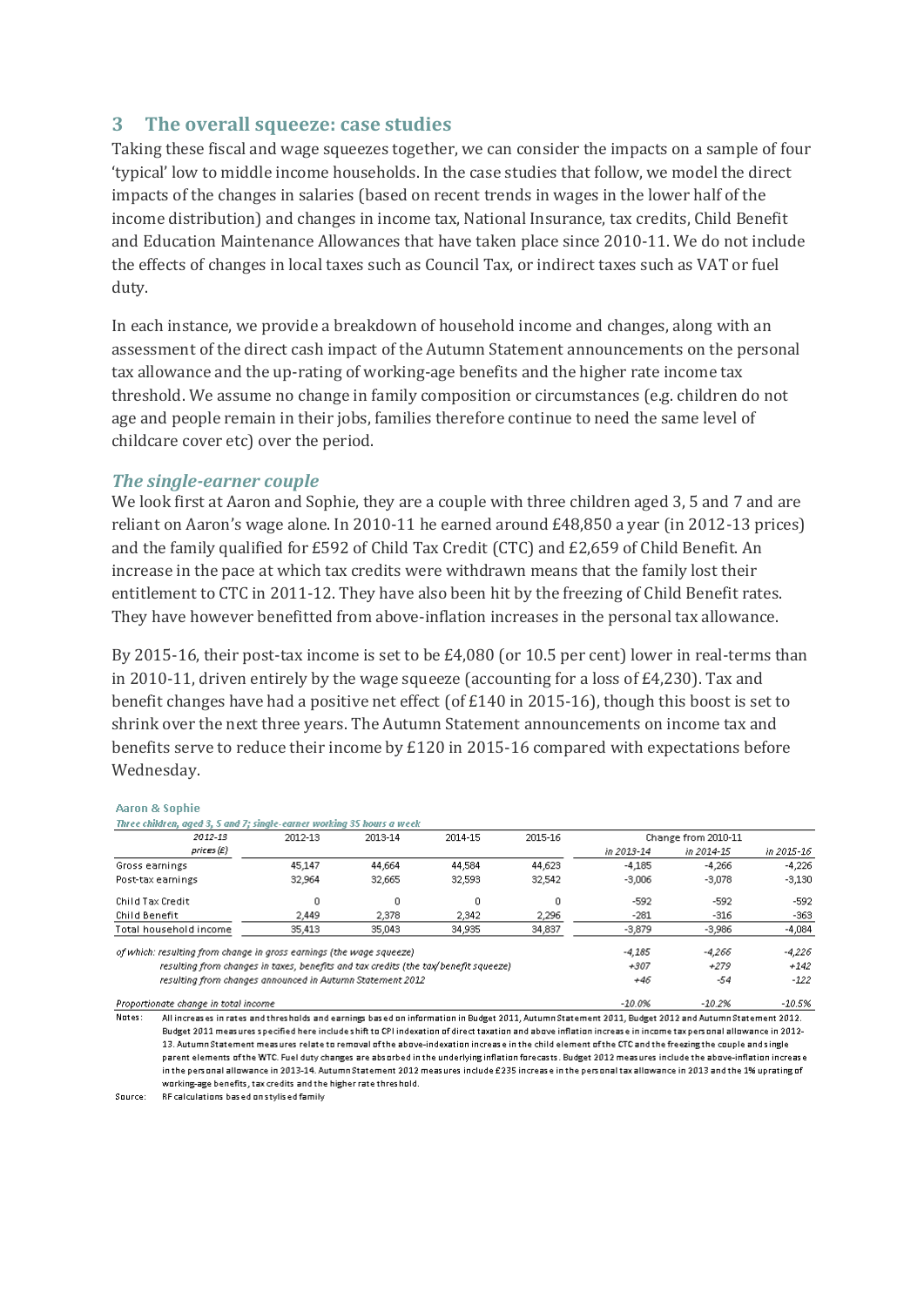#### *The dual-earner couple reliant on childcare*

Ben and Mandie have two children – aged under 1 and 4 – and are both in work. Between them they earned £42,336 in 2010-11 and qualified for £4,748 in Working Tax Credit (WTC), including help with childcare costs, £6,177 in CTC and £1,902 in Child Benefit. Real-terms cuts in various tax credit elements – particularly childcare support – and Child Benefit contribute to a tax-benefit squeeze of £2,540. Combined with a wage squeeze of £3,660, their overall realterms post-tax income is set to be £6,200 (13.4 per cent) lower in 2015-16 than in 2010-11.

| Two children, aged under -1 and 4; dual-earners working 42 hours a week in total    |         |         |         |         |                     |            |            |
|-------------------------------------------------------------------------------------|---------|---------|---------|---------|---------------------|------------|------------|
| 2012-13                                                                             | 2012-13 | 2013-14 | 2014-15 | 2015-16 | Change from 2010-11 |            |            |
| prices(E)                                                                           |         |         |         |         | in 2013-14          | in 2014-15 | in 2015-16 |
| Gross earnings                                                                      | 39.127  | 38,709  | 38,639  | 38,674  | $-3,627$            | $-3,697$   | $-3,662$   |
| Post-tax earnings                                                                   | 31.671  | 31,793  | 31,768  | 31,760  | $-1.596$            | $-1,621$   | $-1,630$   |
| Working Tax Credit                                                                  | 2,170   | 1,874   | 1,500   | 1,011   | $-2,874$            | $-3,247$   | $-3,737$   |
| Child Tax Credit                                                                    | 5.925   | 5,811   | 5.720   | 5,603   | $-366$              | $-457$     | $-573$     |
| Child Benefit                                                                       | 1,752   | 1,701   | 1,675   | 1,642   | -201                | $-227$     | $-261$     |
| Total household income                                                              | 41,518  | 41,180  | 40,664  | 40,016  | $-5,037$            | $-5,552$   | $-6,201$   |
| of which: resulting from change in gross earnings (the wage squeeze)                |         |         |         |         | $-3,627$            | $-3,697$   | $-3,662$   |
| resulting from changes in taxes, benefits and tax credits (the tax/benefit squeeze) |         |         |         |         | $-1.410$            | $-1,855$   | $-2,538$   |
| resulting from changes announced in Autumn Statement 2012                           |         |         |         | +52     | -135                | $-271$     |            |
| Proportionate change in total income                                                |         |         |         |         | $-10.9%$            | $-12.0%$   | $-13.4%$   |

Notes: All increases in rates and thresholds and earnings based on information in Budget 2011, Autumn Statement 2011, Budget 2012 and Autumn Statement 2012. Budget 2011 measures specified here includeshift to CPI indexation of direct taxation and above inflation increase in income tax personal allowance in 2012-13. Autumn Statement measures relate to removal of the above-indexation increase in the child element of the CTC and the freezing the couple and single parent elements of the WTC. Fuel duty changes are absorbed in the underlying inflation forecasts. Budget 2012 measures include the above-inflation increase in the personal allowance in 2013-14. Autumn Statement 2012 measures include £235 increase in the personal tax allowance in 2013 and the 1% uprating of working-age benefits, tax credits and the higher rate threshold.

Source: RF calculations based on stylised family

**Ben & Mandie** 

Nikki

#### *The working single mother*

Nikki is a single mother with two children, aged three and 17. She works full-time and relies on childcare for her young daughter. In 2010-11 she earned £30,395 (in 2012-13 prices) and received substantial support in the form of CTC, WTC (including childcare support), Child Benefit and her son received an Education Maintenance Allowance (EMA) while still in college. Subsequent removal of EMAs and cuts in childcare support and other benefits means she is set to be £4,570 worse off in 2015-16 (a fall of 13.2 per cent), with £2,600 of this coming from a wage squeeze and £1,940 the result of the tax-benefit squeeze. The Autumn Statement measures covered here will reduce her 2015-16 income by £317.

| Two children, aged 3 & 17 (still in education); single-parent working 32.5 hours a week |          |          |          |          |                     |            |            |
|-----------------------------------------------------------------------------------------|----------|----------|----------|----------|---------------------|------------|------------|
| 2012-13                                                                                 | 2012-13  | 2013-14  | 2014-15  | 2015-16  | Change from 2010-11 |            |            |
| prices(E)                                                                               |          |          |          |          | in 2013-14          | in 2014-15 | in 2015-16 |
| Gross earnings                                                                          | 28,092   | 27.791   | 27.741   | 27.766   | $-2,604$            | $-2.654$   | $-2,629$   |
| Post-tax earnings                                                                       | 21.634   | 21,634   | 21,611   | 21,612   | $-1.428$            | $-1,451$   | $-1,450$   |
| Working Tax Credit                                                                      | 2,145    | 1,933    | 1,663    | 1,307    | $-1,827$            | $-2,097$   | $-2,453$   |
| Child Tax Credit                                                                        | 5,925    | 5,811    | 5,720    | 5,603    | $+226$              | $+135$     | $+18$      |
| Child Benefit                                                                           | 1,752    | 1,701    | 1,675    | 1,642    | $-201$              | $-227$     | $-261$     |
| <b>EMAs</b>                                                                             |          | 0        | n        |          | $-423$              | $-423$     | $-423$     |
| Total household income                                                                  | 31,456   | 31,079   | 30,669   | 30,164   | $-3,654$            | $-4,063$   | $-4,569$   |
| of which: resulting from change in gross earnings (the wage squeeze)                    | $-2,604$ | $-2,654$ | $-2,629$ |          |                     |            |            |
| resulting from changes in taxes, benefits and tax credits (the tax/benefit squeeze)     |          |          |          |          | $-1,049$            | $-1,409$   | $-1,939$   |
| resulting from changes announced in Autumn Statement 2012                               |          |          |          | $+7$     | $-180$              | $-317$     |            |
| Proportionate change in total income                                                    |          |          |          | $-10.5%$ | $-11.7%$            | $-13.2%$   |            |

Notes: All increases in rates and thresholds and earnings based on information in Budget 2011, Autumn Statement 2011, Budget 2012 and Autumn Statement 2012. Budget 2011 measures specified here includes hift to CPI indexation of direct taxation and above inflation increase in income tax personal allowance in 2012-13. Autumn Statement measures relate to removal of the above-indexation increase in the child element of the CTC and the freezing the couple and single parent elements of the WTC. Fuel duty changes are absorbed in the underlying inflation forecasts. Budget 2012 measures include the above-inflation increase in the personal allowance in 2013-14. Autumn Statement 2012 measures include £235 increase in the personal tax allowance in 2013 and the 1% uprating of working-age benefits, tax credits and the higher rate threshold.

Source: REcalculations based on stylised family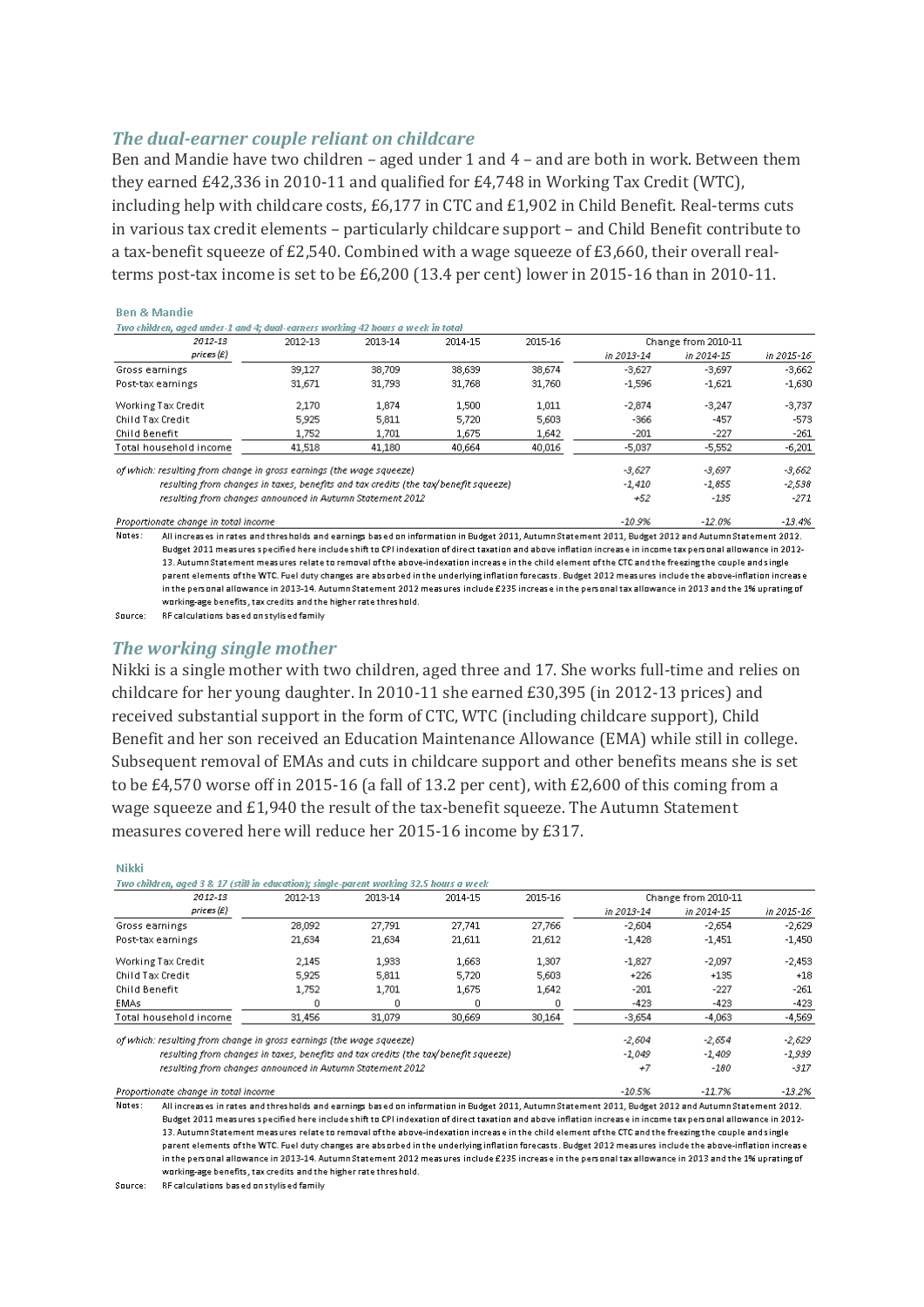#### *The childless couple*

Some families have done better than others – particularly those without children. Josh and Katie are just such a couple. They have not qualified for any benefits over the period and have therefore been unaffected by cuts in welfare spending. They have however benefited from above-inflation increases in the personal tax allowance. In 2010-11, their combined earnings were £21,168 (in 2012-13 prices), resulting in a net income of £18,377.

However, while the income tax changes will have boosted their incomes by £920 in 2015-16 (with £46 of this due to the Autumn Statement measures), these gains will have been more than offset by the wage squeeze. Even for this couple, post-tax income is set to fall by 5 per cent over the period.

#### **Josh & Katie**

#### Couple, no children; dual earners, one working full-time, one part-time

|                                                                                     | --      |         |         |         |                     |            |            |
|-------------------------------------------------------------------------------------|---------|---------|---------|---------|---------------------|------------|------------|
| 2012-13                                                                             | 2012-13 | 2013-14 | 2014-15 | 2015-16 | Change from 2010-11 |            |            |
| prices (£)                                                                          |         |         |         |         | in 2013-14          | in 2014-15 | in 2015-16 |
| Gross earnings                                                                      | 19.564  | 19,354  | 19,320  | 19,337  | $-1.814$            | $-1.848$   | $-1.831$   |
| Post-tax earnings                                                                   | 17.441  | 17,485  | 17,469  | 17,467  | $-893$              | $-908$     | $-911$     |
| Total household income                                                              | 17.441  | 17,485  | 17,469  | 17,467  | $-893$              | $-908$     | $-911$     |
| of which: resulting from change in gross earnings (the wage squeeze)                |         |         |         |         | $-1.814$            | $-1.848$   | $-1,831$   |
| resulting from changes in taxes, benefits and tax credits (the tax/benefit squeeze) |         |         |         |         | $+921$              | $+940$     | $+920$     |
| resulting from changes announced in Autumn Statement 2012                           |         |         |         |         | +46                 | +45        | $+46$      |
| Proportionate change in total income                                                |         |         |         |         | $-4.9%$             | $-4.9%$    | $-5.0%$    |

 $Nates:$ All increases in rates and thresholds and earnings based on information in Budget 2011. Autumn Statement 2011, Budget 2012 and Autumn Statement 2012. Budget 2011 measures specified here include shift to CPI indexation of direct taxation and above inflation increase in income taxpersonal allowance in 2012-13. Autumn Statement measures relate to removal of the above-indexation increase in the child element of the CTC and the freezing the couple and single parent elements of the WTC. Fuel duty changes are absorbed in the underlying inflation forecasts. Budget 2012 measures include the above-inflation increase in the personal allowance in 2013-14. Autumn Statement 2012 measures include £235 increase in the personal tax allowance in 2013 and the 1% uprating of working-age benefits, tax credits and the higher rate threshold.

Source: RF calculations based on stylised family